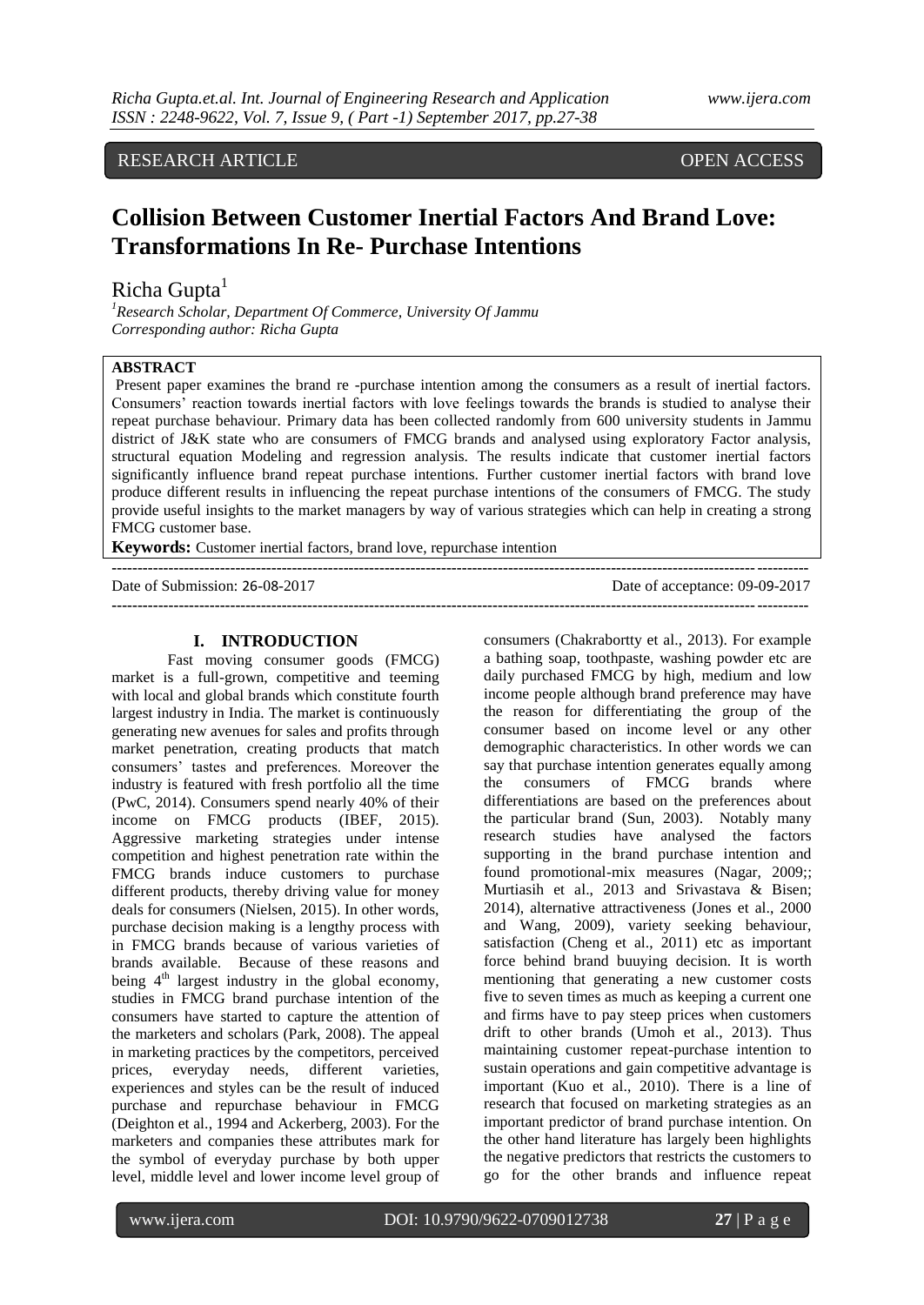purchase intentions such as switching costs that include search costs, uncertainity costs, learning costs, time and money costs etc (Burnham, 2003) Goode & Harris, 2006; Cebat et al., 2011 and Gray et al., 2016). Another line of research have focused that with the passage of time a customer uses the same brand continuously, a sort of emotional relationship exists with the brand and even with the retailers from where the brand is being purchasing. Such factors are important to create inertia among the customers and inhibit switching behaviour (Gray et al., 2016). Such factors force the consumers to stick on consistent buying pattern about every time they purchase the brand. Marketing literature has highlighted the influence of these factors on brand choice behaviour (Yanamandram, 2004; Cheng et al., 2010; Kuo et al., 2013; Jaw, 2014 and Gray et al., 2016) but lacks in-depth analysis which demands much debate. From a managerial perspective, erections of customer inertial factors represent important strategies for retaining key customers. Although brand repurchase intention is an important consideration in FMCG sector, marketing literature lacks empirical and theoretical support in unearthing the factors that put an inertial impact on brand repurchase intentions of FMCG consumers. Thus, the main objective of the present study is to uncover the impact of inertial factors such as associated costs and relational benefits on brand repurchase intention. Interestingly Rundle-Thiele & Bennett (2001) investigated that fastmoving consumer goods markets are characterised by multi-brand purchasing as the costs of switching among these brands are very low. Therefore, depending upon associated costs only is not enough for the FMCG companies to influence repeat purchase intention in FMCG brands. At the same time creating consumer inertia can create unfavourable image of the company and brands among the consumers' minds. Therefore, literature has highlights some important linkages of significant factor as a signal related to how consumers prefer the brand and thus can help to predict their repurchase behavior. A brand with high preference intensity can help to create trust, satifaction among the customers which generate a feeling of love about that brand which leads to increase repurchase intention and also serve as entry barriers against competitor's brands (Herbig & Milewicz, 1995; Chen & Dubinsky, 2003; Cretu & Brodie, 2007; Martinez & Pina, 2005). But in many cases customers are prone to purchase other brands inspite of high brand preference and love and inertial factors. Thus, there is still a need to explore the situations that clear the role of brand love as an important positive inhibitor in the relationship between customer inertial factors and brand repurchase intention in FMCG sector most importantly in FMCG brands where competition is severe which is the second main objective of the study. Moreover the study focuses intention rather than behaviour because literature have the wider views of intentions about implications that may have stronger significant impact on buyer's action or behaviour (Zeithamal,1988 and Hung, et al., 2011).

# **II. LITERATURE REVIEW AND HYPOTHESES DEVELOPMENT 2.1 Consumer Inertial Factors and brand repurchase intention**

Consumer inertia is defined as a consistent pattern of buying the same brand almost about every time a consumer shops, where a brand is bought out of habit merely because less effort is required (Solomon, 1994, p.240). Consumer inertia contains the consumption pattern when consumers attach to the same brand because of some underlying forces with regard to their previous experiences (Gulati, 1995; Oliver, 1999; Solomon, 2007). These forces are the customer inertial factors like various costs associated while ending with their regular brands, relationships with the brand (Gray et al., 2016). Scholars have empirically proved that with inertial driven purchases characterised by associated costs and relational benefits (Liu et al., 2011) customer tends to stay with their previous brands inspite of having intentions to purchase other brands. Various costs (Patterson and Smith, 2003; Jones et al., 2011) creates inertia since they have to change their shopping place for new brands. Moreover changing of a new shopping place requires lot of efforts in terms of money and time. In other words consumers have to bear search costs both in monetary form and psychological form. This inhibits them to end their relationship with their regular brand and they are forced by these factors (search costs) to continue with the same brand (Rossario & Foxell, 2006). Various studies have analysed that creating a new bond requires lots of learning costs as the consumers have to learn how to use the new product/ brand. With inertia, the customer does not find it worthy to spend time and go through the decision process entailed in selecting another brand (Assael, 1998). As such learning costs force the consumers to stick the same brand. Also with the passage of time, a relationship builds between the brand which increases the propensity to stay with the same brand. This relationship inertia exhibits negative impact on brand switching behaviour.

H1: Customer inertial factors (a. associated costs, b. relational benefits) significantly related to brand repurchase intention.

# **2.2 Brand love**

Since the introduction of the feeling of love in the field of marketing literature by Shimp &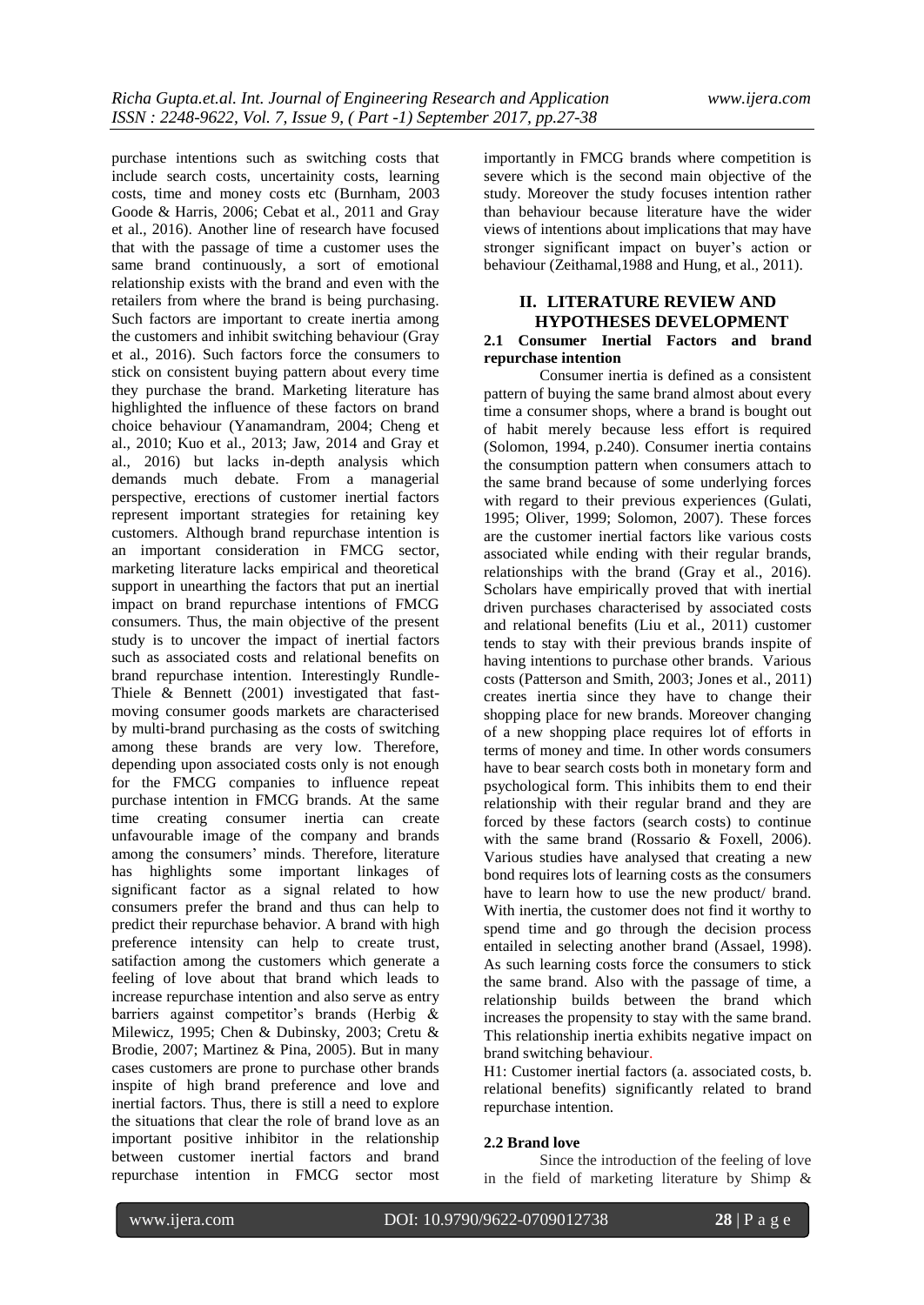Madden (1988) by way of interpersonal love theory various conceptualisations of brand love like passion, intimacy brand commitment, liking, infactuation, desire, utilitarianism excellence, brand trust, brand loyalty, brand image, perceived quality, satisfaction etc (Ahuvia,1993; Albert & Merunka, 2013.) have been emerged. Specifically brand love is the degree to which a satisfied consumer is attached emotionally to the brands in other words passion for the brands (Ahuvia,1993). Scholars have strongly associated brand love with brand equity and satisfaction but in reality however the same consequences, these two concepts are different. Brand love is different from brand equity in such that brand equity is the generation of perceptions about the utility of the brands in terms of awareness, image, quality which generates loyalty (Keller, 1996) also satisfaction is the cognitive feeling about a brand but brand love is the emotional and effective attachment to the brands as a result of long term relationship with the brands (Bergkvist & Larsen, 2017). As such brand love may be the outcome of experience, word of mouth, brand equity and satisfaction. Scholars have empirically investigated that brand love increases the engagement of the consumers with the brands which in turn increases brand loyalty. Thus as brand love increases consumer becomes more loyal towards the brands which increases their repurchase intentions (Islam & Rehman, 2016; Bergkvist & Larsen, 2017). Further high brand love is strongly associated with positive purchase intention where consumer is always willing to pay price premiums or costs associated with the brands to which they love (Carrol & Ahuvia, 2006; Albert & Merunka, 2013 Karjaluoto, Munnukka & Kiurru, 2016). In otherwords the painful sentiments of higher inertial factors associated with the brands that forces repurchase behaviour are set forth by the feelings of love with the brands.

H2: Brand love moderates the relationship between customer inertial factors and repurchase intentions.

# **III. RESEARCH METHODOLOGY 3.1 Questionnaire Design**

In order to develop the questionnaire, valid and reliable measurement items have been extracted from the literature. Further the questionnaire has also been reviewed by the experienced scholars and experts in the fields and ambiguous statements are modified. This helped to ensure the content validity of the questionnaire and also to make the survey questionnaire understandable to the respondents. To analyse the brand purchase intention of the respondents in FMCG sector and to find out the FMCG brands, in the next step, a pilot survey was conducted on 150 university students taken randomly. We decided to take only those FMCG brands which have the highetest usage rate. Further to check and to improve the reliability of the scales item analysis was conducted (Hair et al., 2010). For item analysis, the corrected item to total correlation greater than .40 was taken as the criterion for item deletion to enhance the total reliability of the questionnaire. In addition this study used cronbach's alpha to test the construct reliability which should be greater or equal to .7 (Nunnally, 1978). In the item analysis no items were deleted as the cronbach alpha values were significantly higher than the prescribed limits. Thus reliability of the questionnaire was confirmed.

Data were collected from a self developed questionnaire. The formal questionnaire consisted of three sections. In the first section, general information was collected from the respondents. Second section screened the usage experience of more than one brands by the respondents. Participants were asked about the awareness and usage of various products and brands in household care products, personal care products and fast moving consumer electronic product brands. The brands used in the study included top five brands in each product category (table 1). Third section of the questionnaire consisted of the information about the constructs of the study. All items were assessed using five point likert scale ranging from  $1 =$ "strongly disagree" to  $5 =$  "Strongly Agree". We used the products which have long term relationship with the customers and the FMCG/brands used were washing powder, toothpaste and tea.

# **TABLE 1: PRODUCT CATEGORY AND BRANDS USED IN THE STUDY**

| S.NO | PRODUCT CATEGORY | <b>BRANDS</b>                                  |
|------|------------------|------------------------------------------------|
|      | Washing powder   | Wheel, Surfexcel, Tide, Nirma, Vanish          |
|      | toothpaste       | Pepsodent, Closeup, Colgate, Dabur Red, Babool |
|      | Mobile-phones    | Nokia, Samsung, Sony, Micromax, Apple          |
|      |                  |                                                |

#### **3.2 Research Subjects and Sampling Method**

The research subjects were the students of Jammu University. We selected our sample size

according to the methodology provided by Isreal (2009). According to Isreal (2009), a population of above one lakhs,  $(N) = 400$  (n) respondents should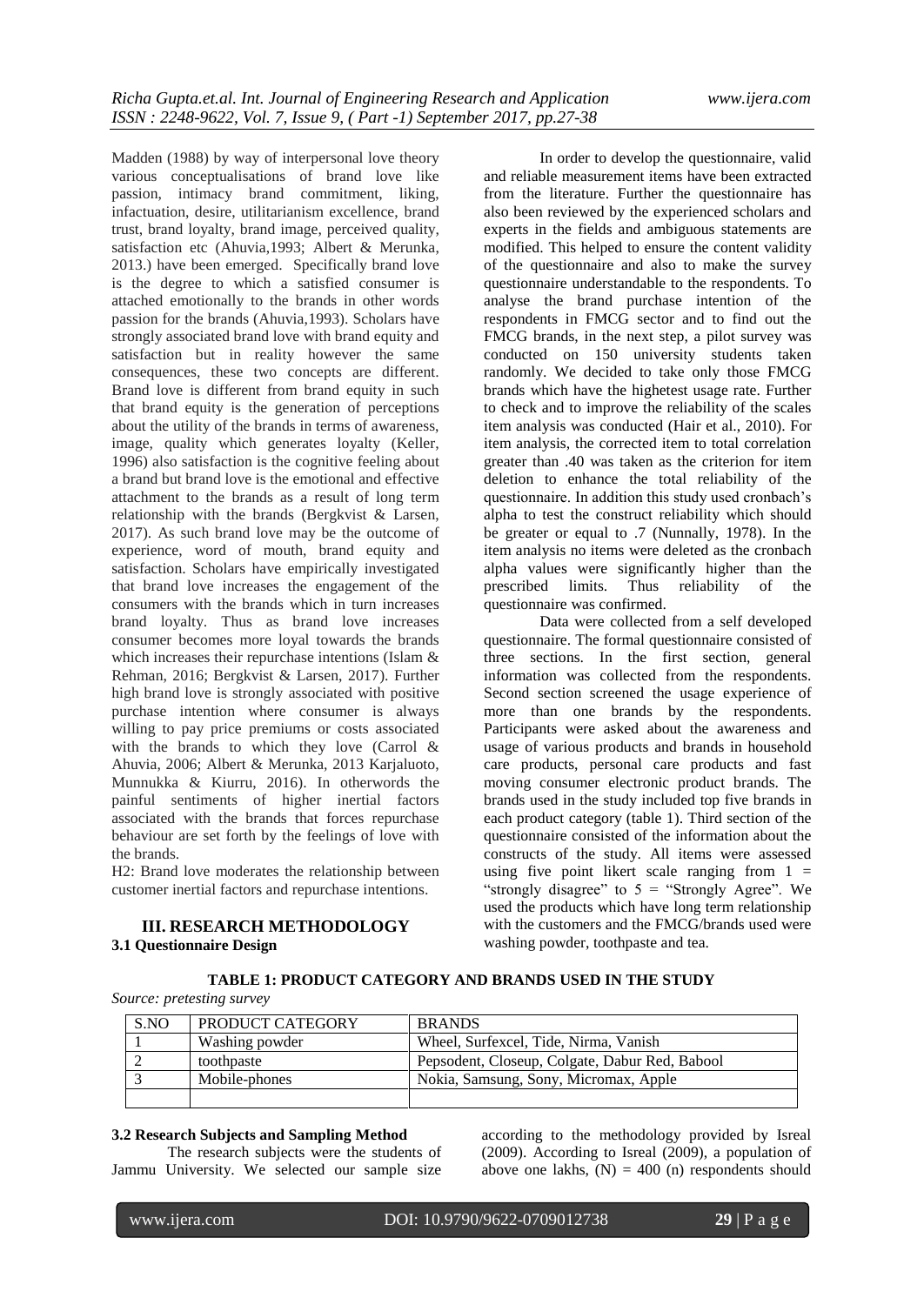have to be considered to be representative and result in 95% level of confidence with a  $\pm$ 5% sampling error. Since according to Isreal (2009) we have to analyse more than 400 responses and above 80% or 90% response is generally considered good for the survey. Therefore, we distributed 675 questionnaires to the households as purification of the data and missing responses are also the consideration. Firstly each city was distributed into four zones i.e East, West, North and South and 225 questionnaires were distributed evenly in four zones i.e 57 questionnaires approximately from each zone. We prepared the lists of wards in each zones of the three cities and then from the lists one ward was selected randomly for data collection. About 225 questionnaires were distributed in each city. About 634 filled questionnaires were returned out of which 625 questionnaires were valid. After collecting the questionnaires we checked the normality of data in SPSS (17.0) using boxplot. We observed 25 outliers in the data which were deleted and finally we were left with 600 questionnaires for data analysis. After this, exploratory factor analysis (EFA) was

conducted to purify the scale and to find out the factorial structure of the constructs. Then the dimensionality or the emerged factorial design and was checked using confirmatory factor analysis (CFA). Further reliability and validity of the constructs were checked through average variance explained (AVE), composite reliability (CR), alpha values and discriminant validity. Lastly hypotheses were tested using structural equation modeling (SEM) (Hair et al., 2010) and moderator analysis (Sharma, 1981).

### **IV. RESULTS**

#### **4.1. Sample characteristics**

Table 2 presents the demographic characteristics of the respondents. Most of the respondents were male respondents (57%) and fall within the age group 41 and above (31.8%). In terms of education level, most were highly qualified up to post graduation level (42.3%). With those of graduate level qualification constitute second largest group (23%).

| GENDER               | Male               | 342 |
|----------------------|--------------------|-----|
|                      | Female             | 258 |
|                      |                    |     |
| AGE                  | $20 - 25$          | 282 |
|                      | $26 - 30$          | 124 |
|                      | $31 - 35$          | 136 |
|                      | Above 35           | 58  |
| <b>QUALIFICATION</b> | Technical/diploma  | 98  |
|                      | Post graduation    | 298 |
|                      | Others/M.phil/Ph.D | 210 |
| <b>FAMILY INCOME</b> | 5000-10000         | 98  |
|                      | 11000-20000        | 170 |
|                      |                    |     |
|                      | 21000-30000        | 163 |
|                      | 31000-40000        | 76  |
|                      | 41000 and above    | 93  |
| <b>GENDER</b>        | Male               | 342 |
|                      | Female             | 258 |
| <b>AGE</b>           | $20 - 25$          | 282 |
|                      | 26-30              | 124 |
|                      | $31 - 35$          | 136 |
|                      | Above 35           | 58  |
| <b>QUALIFICATION</b> | Technical/diploma  | 98  |
|                      | Post graduation    | 298 |
|                      | Others/M.phil/Ph.D | 210 |
|                      |                    |     |
| <b>FAMILY INCOME</b> | 5000-10000         | 98  |
|                      | 11000-20000        | 170 |
|                      | 21000-30000        | 163 |
|                      | 31000-40000        | 76  |
|                      | 41000 and above    | 93  |
|                      |                    |     |

#### **TABLE 2: DEMOGRAPHIC PROFILE**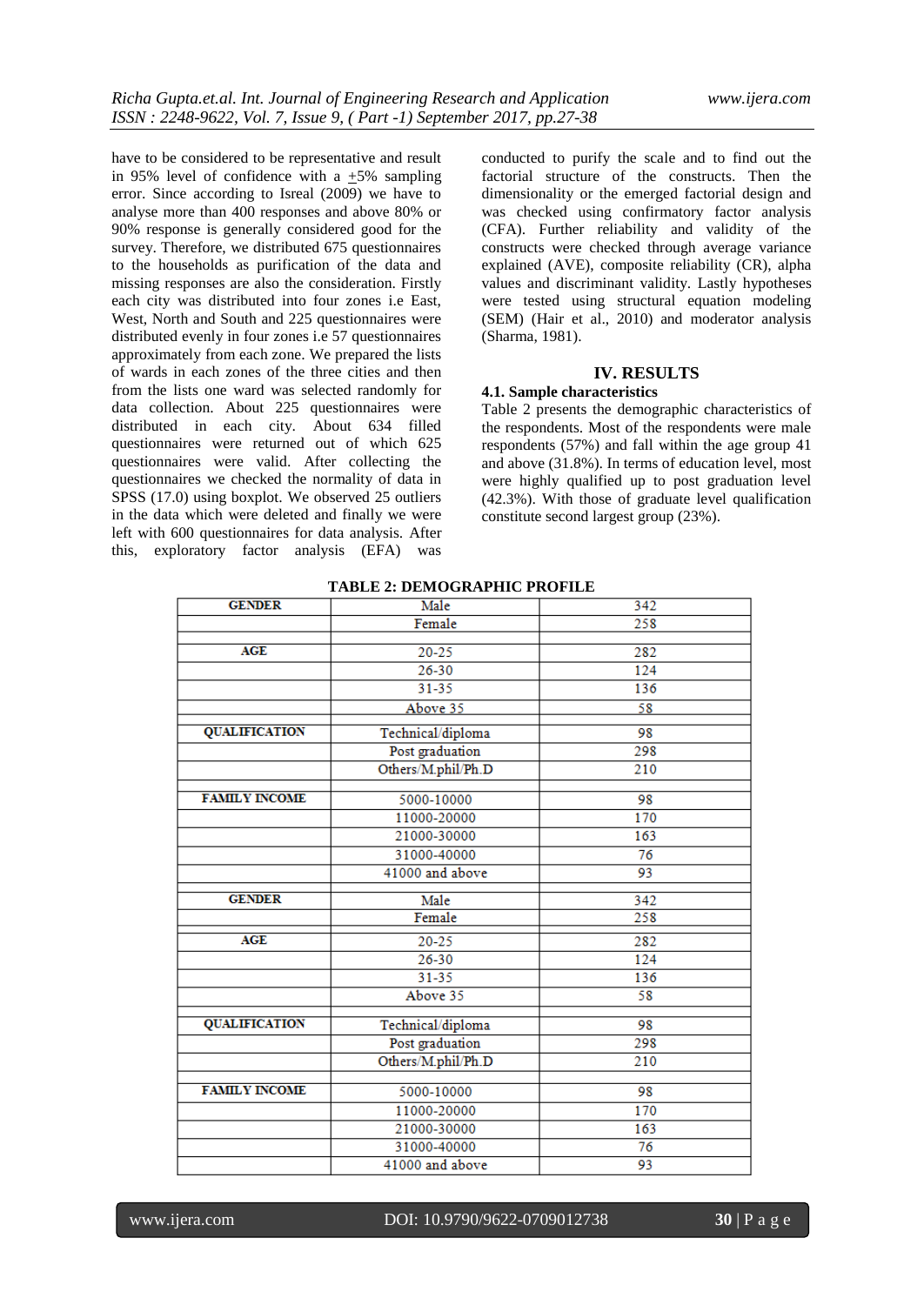| <b>GENDER</b>        | Male               | 342 |
|----------------------|--------------------|-----|
|                      | Female             | 258 |
|                      |                    |     |
| AGE                  | $20 - 25$          | 282 |
|                      | $26 - 30$          | 124 |
|                      | 31-35              | 136 |
|                      | Above 35           | 58  |
| <b>QUALIFICATION</b> | Technical/diploma  | 98  |
|                      | Post graduation    | 298 |
|                      | Others/M.phil/Ph.D | 210 |
| <b>FAMILY INCOME</b> | 5000-10000         | 98  |
|                      | 11000-20000        | 170 |
|                      | 21000-30000        | 163 |
|                      | 31000-40000        | 76  |
|                      | 41000 and above    | 93  |

#### **4.2. Factor Analysis and Common Method Bias**

Exploratory factor analysis (EFA) was performed to ascertain the factorial structure of the construct. We used principal component analysis with varimax rotation and eigen values > 1 as a

criterion for EFA (Kaisen, 1958). Further any item which have factor loading less than .5 were and for item analysis item to total correlation coefficient less than .4 were deleted (Hair et al., 2010) to increase the total validity of the item. This process was rotated until the desired results were obtained. The sampling adequacy was checked through Kaiser Meyer-oklin(KMO) measure which was above .6 or near to.8 in all cases which fell in the acceptable limits. Table 3 shows the results of the factor analysis. All the emerged factors have significant eigen values  $(< 1)$ , factor loading  $(< 6)$ , and mean values (near to 4).

Common method bias was also checked by checking whether a single factor emerged on entering all the items into an un-rotated EFA which accounts for all the variance (Podsakoff et al., 2003). In our test four factors were emerged the largest of which accounted for 40% of the variance. These results ensured that common method bias did not exist. Further espondents were assured that there were no right or wrong answers and they can give the answers as per their perceptions. Further the confidentiality and anonymity of the study was also

assured (Chang et al., 2010).<br>Several goodness Several goodness of fit measures corresponds to these constructs are summarised in Table 4. Examination of these goodness-of-fit measures shows that they are uni-formly good, indicating that the measurement models fit the data well. The minimum discrepancy (chi-square/df) is less than or equal to 2.0 in all cases (it should be between 0 and 5 for a good fit with lower values indicating a better fit), except brand image it may be because of less items in this constructs. The root mean residual (RMR) values are very low (a value of 0 indicates perfect fit), and the goodness of fit (GFI) and adjusted goodness of fit (AGFI) indexes are both close to 1.0 (a value of1.0 indicates perfect fit). The standardized regression weights, average variance explained, composite reliability and cronbach alpha values are all statistically significant as shown in the Table 4, that confirmed the reliability and validity of the constructs.

This shows that the latent variables of all the constructs can be reliably operationalised using the dimensions that were specified for each construct and therefore validates the factor structure of the constructs. However, one should be somewhat cautious in placing complete confidence in the factor structures. Although commonly done, some authors do not recommend using the same data for specifying a model and for assessing the fit of the data to the model (Hair et al., 2010). Since all the constructs were measured with self-reported instruments it was also necessary to establish that these were in fact separate constructs and that the instruments were not essentially measuring the same construct. Otherwise, one could hypothesise that any relationship found between these constructs was a function of how they were measured.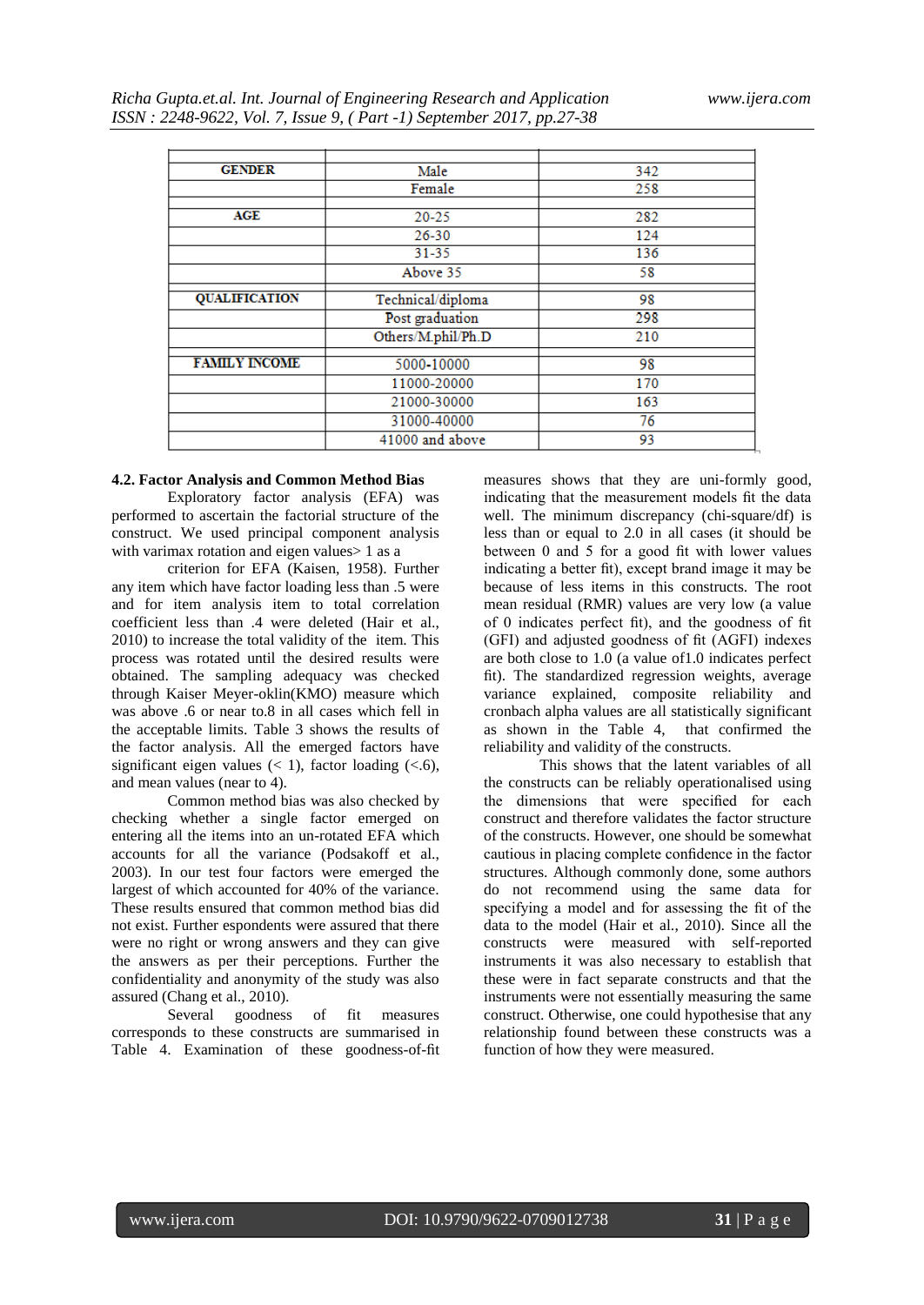| <b>CUSTOMER INERTIAL FACTORS</b>                                                                              | <b>KMO</b><br>.717 | $\mathop{\rm EV}\nolimits$ | FL   | M                | <b>SD</b>        |
|---------------------------------------------------------------------------------------------------------------|--------------------|----------------------------|------|------------------|------------------|
| <b>1 ASSOCIATED COST</b><br><b>FACTOR 1: look for</b>                                                         |                    |                            |      |                  |                  |
| Have to Look how a new brand works                                                                            |                    | 1.98                       | .849 | 3.54             | .969             |
| It will require a lot of alternatives to choose the best                                                      |                    |                            | .672 | 3.52             | .961             |
|                                                                                                               |                    | 1.90                       |      |                  |                  |
| <b>FACTOR 2: learning, sunk and financial</b><br>A lot of time, effort and money will require to locate a new |                    |                            | .815 | 3.50             | 1.05             |
| brand                                                                                                         |                    |                            |      |                  |                  |
| I would have to learn about the features of new brands                                                        |                    |                            | .816 | 3.54             | 1.05             |
| I have to learn about all the do's and don't's                                                                |                    |                            | .734 | 3.52             | .853             |
| <b>FACTOR 3: Uncertainity</b>                                                                                 |                    | 2.03                       |      |                  |                  |
| Using the new brand may be quite risky                                                                        |                    |                            |      | 3.78             | .891             |
|                                                                                                               |                    |                            | .854 |                  |                  |
| it may possible that the new brand won't be as good                                                           |                    |                            | .756 | 3.89             | .764             |
| 2 INTER - RELATIONAL BENEFITS                                                                                 | .850               |                            |      |                  |                  |
| <b>FACTOR 1 personal relationship loss</b>                                                                    |                    | 2.01                       |      |                  |                  |
| I will have to lose developed relationship with my brand                                                      |                    |                            | .724 | 3.59             | .892             |
| I will lose good friendship with my previous retailer                                                         |                    |                            | .763 | 3.92             | .766             |
| I will have to face difficulties in maintaining new brand                                                     |                    |                            | .770 | 3.91             | .657             |
| relationship                                                                                                  |                    |                            |      |                  |                  |
| <b>FACTOR 2 brand relationship loss</b>                                                                       |                    | 1.97                       |      |                  |                  |
| I would not receive the same privileges with the new brand                                                    |                    |                            | .700 | 3.52             | .902             |
| I may not get special benefits from the new brand                                                             |                    |                            | .760 | 3.75             | .671             |
| I may lose preferential treatment from my previous retailer                                                   |                    |                            | .749 | 3.87             | .562             |
| I cannot find the same satisfaction from the new brand                                                        |                    |                            | .695 | 3.92             | .567             |
| <b>BRAND LOVE</b>                                                                                             | .681               |                            |      |                  |                  |
| influential<br><b>Factor 1</b>                                                                                |                    | 2.32                       |      |                  |                  |
| I prefer this brand because of trustworthiness                                                                |                    |                            | .756 | 3.9              | 1.0              |
| Reputation and quality are the main reason for buying brands                                                  |                    |                            | .786 | 3.8              | .842             |
| The brand I use has a prestigious image                                                                       |                    |                            | .660 | 3.6              | 1.0              |
| <b>Factor 2 social impression</b>                                                                             |                    | 1.25                       |      |                  |                  |
| The brand I prefer has a clean image in the society                                                           |                    |                            | .686 | 3.6              | .94              |
| The brand I prefer is well established in the society                                                         |                    |                            | .828 | 3.7              | $\overline{1.3}$ |
| I prefer socially responsible brand                                                                           |                    |                            | .641 | 3.7              | .882             |
| REPURCHASE BEHAVIOUR                                                                                          | .674               |                            |      |                  |                  |
| <b>FACTOR 1 intention</b>                                                                                     |                    |                            |      |                  |                  |
|                                                                                                               |                    | 2.27                       |      |                  |                  |
| I would like to purchase the same brand                                                                       |                    |                            | .721 | 3.7              | 1.00             |
| I may purchase the brand again in the next purchase                                                           |                    |                            | .613 | 3.9              | 1.10             |
| For me changing from one brand to another is not beneficial                                                   |                    |                            | .669 | 3.8              | .98              |
| <b>FACTOR 2</b> repurchase benefits                                                                           |                    |                            |      |                  |                  |
|                                                                                                               |                    | 1.71                       |      |                  |                  |
| I may not get certain benefits by discontinuing the brand                                                     |                    |                            | .718 | $\overline{3.7}$ | 1.10             |
| Repurchasing the brand will save my time                                                                      |                    |                            | .777 | 3.73             | 1.11             |
| Purchasing from one brand to another is a bad thing for me                                                    |                    |                            | .767 | 3.51             | 1.14             |

# **TABLE 3: Result of Exploratory Factor Analysis**

*KMO- Kaiser meyer Olkin, M= mean values, FL= factor loading, SD= standard deviation Source:primary survey data purified in SPSS (17.0) (EFA).*

However, in order to empirically establish the discriminant validity of the constructs we compare the squared correlation among the constructs with average variance explained Table 6. The squared

correlation among the constructs is lower than the average variance explained which established the disccriminant validity of the constructs.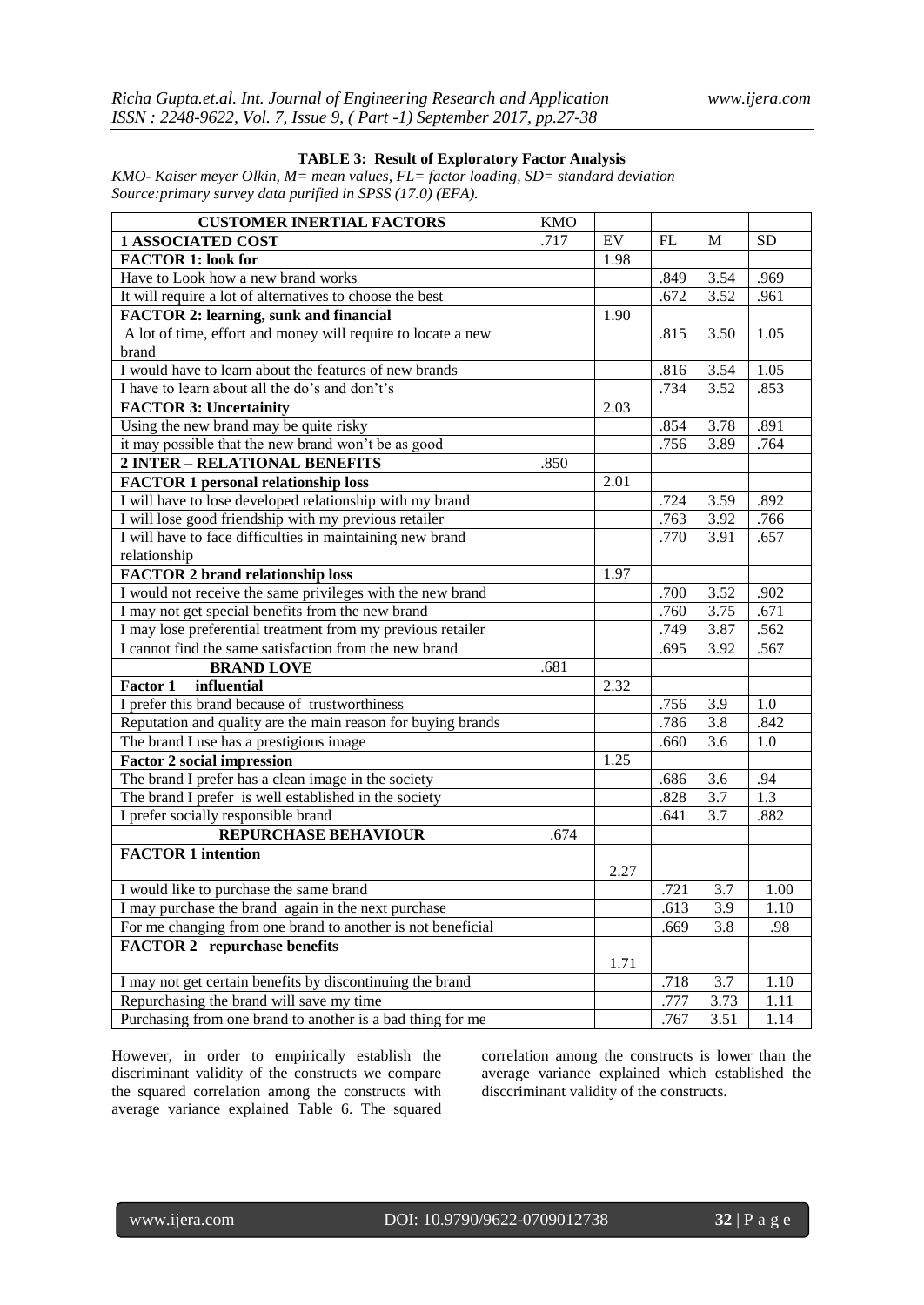| Table 7. REDULTD OF VARIOUD FIT HYDICED |               |            |              |            |            |  |  |  |
|-----------------------------------------|---------------|------------|--------------|------------|------------|--|--|--|
|                                         | CHI-SQUARE/df | <b>RMR</b> | <b>RMSEA</b> | <b>CFI</b> | <b>GFI</b> |  |  |  |
| <b>Switching costs</b>                  | 1.901         | .068       | .060         | .953       | .962       |  |  |  |
| <b>Interpersonal relationship</b>       | 1.464         | .057       | .040         | .987       | .981       |  |  |  |
| <b>Brand image</b>                      | 3.53          | .080       | .090         | .948       | .973       |  |  |  |
| <b>Switching behaviour</b>              | 2.21          | .056       | .071         | .952       | .986       |  |  |  |
| Path model 1                            | 2.12          | .058       | .069         | .951       | .987       |  |  |  |

# **Table 4: RESULTS OF VARIOUS FIT INDICES**

#### **TABLE 5: RELIABILITY AND VALIDITY**

| constructs                        | <b>Average Variance</b><br><b>Extracted</b> | Composite<br><b>Reliability</b> | Cronbach<br>Alpha |
|-----------------------------------|---------------------------------------------|---------------------------------|-------------------|
| switching costs                   | 0.674                                       | 0.983                           | 0.902             |
| <b>Interpersonal relationship</b> | 0.655                                       | 0.975                           | 0.847             |
| <b>Brand</b> image                | .681                                        | 0.989                           | 0.991             |
| <b>Switching behaviour</b>        | .721                                        | 0.952                           | 0.856             |

#### **TABLE 6: DISCRIMINANT ANALYSIS**

| <b>Scales</b>              | <b>Switching cost</b>              | <b>Interpersonal</b><br>relationship | <b>Brand</b><br>image           | <b>Switching</b><br>behaviour |  |
|----------------------------|------------------------------------|--------------------------------------|---------------------------------|-------------------------------|--|
| <b>Switching costs</b>     | 0.674                              |                                      |                                 |                               |  |
| <b>Interpersonal</b>       | $(0.353)$<br>$0.596**$             |                                      |                                 |                               |  |
| relationship               |                                    | 0.655                                |                                 |                               |  |
| <b>Brand</b> image         | (0.96)                             | (0.218)                              | .681                            |                               |  |
| <b>Switching behaviour</b> | $(0.180)$<br>$0.425$ <sup>**</sup> | (.054)<br>$0.233**$                  | $(.12)$<br>0.355 <sup>***</sup> | .721                          |  |

**Note: Values on the diagonal axis represent Average Variance Extracted and values in parenthesis represent squared correlation between the constructs. The values with an asterisk represent correlation values.**

**\*\* \***sig below 0.01 level, \*\* sig at 0.01 level, \*sig at 0.03 level

#### **4.3. Hypotheses Testing**

Hypotheses have been checked using SEM model in AMOS. Fig. 1 shows the results of path analysis. Both inertial factors have positive significant relationship with repurchase behaviour of consumers in FMCG brands. As the switching cost increases one unit, repurchase behaviour of the consumer's increases up to 13% where as this increase goes up to 15% with one unit increase in interpersonal relationship. This supports our H1 that customer inertial factors are significantly related to repurchase behaviour of the consumers of FMCG brands.



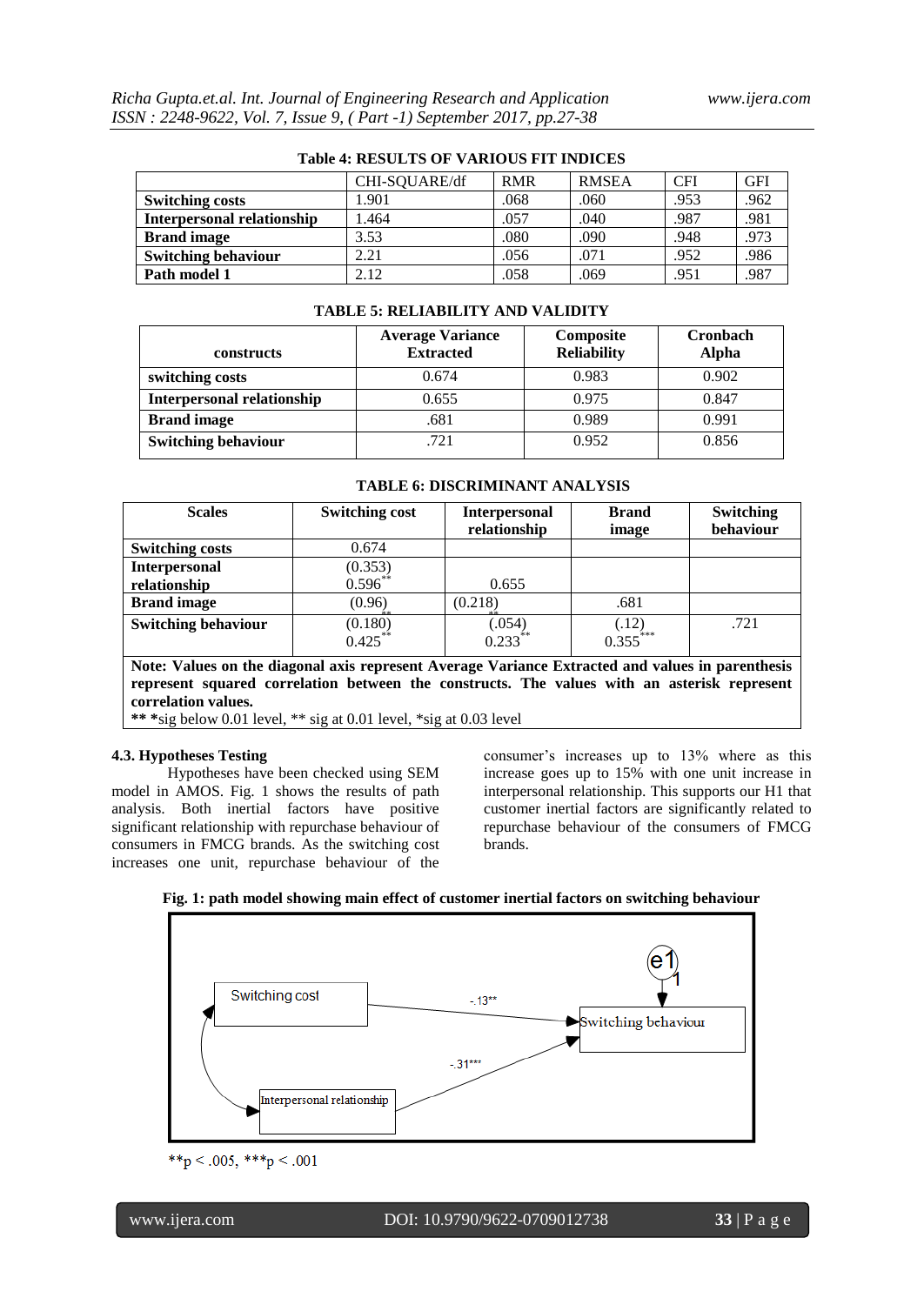#### **4.4 Moderator Analysis**

For checking the moderating impact of brand love in customer inertial factors, we conducted moderator analysis as suggested by Sharma (1981). It was checked through hierarchical moderator analysis (HRA) in SPSS (17.0) where customer inertial factors were taken as independent variable and repurchase behaviour was taken as dependent variable. Before checking for moderator analysis all the independent variables including moderator variable are mean centered to remove the multi-collinearity effect (Sharma, 1981and Aiken and West, 1991). In order to investigate the moderating impact clearly we checked it separately on each inertial factor. Interaction terms were then included in the model. The analysis models were as follows

Model 1:  $Y = \beta_0 + \beta_1 * X_1$ 

Model 2:  $Y = \beta_0 + \beta_1 * X_1 + \beta_2 * M$ 

Model 3:  $Y = \beta_0 + \beta_1 * X_1 + \beta_2 * M + \beta_3 * X_1 * M$ 

where  $\beta_0$  is the intercept;  $\beta_1$ ,  $\beta_2$ ,  $\beta_3$  the coefficient; Y the dependent variable, repurchase behaviour; X1 the independent variables switching cost or interpersonal relationship; M the moderator, brand love. Tables 7 and 8 show the results of the moderation analysis. VIF was <10, indicating no multi-collinearity problems among the variables (Hair et al., 2010) and the Durbin-Watson coefficient was between 1.5 and 2.5, indicating no autocorrelation. Table 7 shows the moderating results of brand love in switching costs and repurchase behaviour. The interaction effect of brand love and switching costs on brand-switching behaviour was insignificant indicating no moderating impact of brand love between switching costs and brand switching behaviour. As suggested by the framework by Sharma (1981) if the interaction impact is insignificant we can further check the relationship between moderator and criterion variable if this relationship is significant then moderator is antecedent, exogeneous, intervening or suppressor variable. Therefore, we further check the relationship between predictor or criterion variable (repurchase behaviour) and moderator variable (brand love) and this relationship was significant ( $\beta$  = .380, p < .001). These results show that brand love is an antecedent of repurchase behaviour.

**Table 7: Moderated Regression Analysis of The Effect of Brand Love on Costs and Repurchase behaviour**

| Model                                           | variable   | Standard    | <b>VIF</b> | $R^2$ | <b>ADJUS</b> | $F-$        | <b>DURBIN</b> |
|-------------------------------------------------|------------|-------------|------------|-------|--------------|-------------|---------------|
|                                                 |            | coefficient |            |       | TED $R^2$    | <b>CHAN</b> | <b>WATSO</b>  |
|                                                 |            |             |            |       |              | <b>GE</b>   | N             |
| 1 RBE= $\beta_0$ + $\beta_1$ <sup>*</sup> AC    | AC.        | $-134***$   | 1.00       | .018  |              |             | .634          |
|                                                 | AC         | $-152**$    | 1.169      |       |              |             |               |
| RBE= $\beta_0 + \beta_1$ * AC + $\beta_2$ * BLO | <b>BLO</b> | .049ns      | 1.169      | .020  | .0018        | .0379       |               |
|                                                 | <b>SC</b>  | .077ns      | 2.246      |       |              |             |               |
| RBE= $\beta_0 + \beta_1$ * AC + $\beta_2$ * BLO | <b>BLO</b> | .289ns      | 1.198      | .019  | .001         | .0224       |               |
| $+\beta_3 * AC * BLO$                           | $AC*BLO$   | $-.391ns$   | 1.186      |       |              |             |               |

*\*\*\*p < .001, \*\* p< .005, \* p < .05, BLO = brand love, SWB = switching behaviour, INTP = interpersonal relationship, VIF –variance inflation factor.*

Similarly we checked the moderating impact of brand love on the relationship between interpersonal relationship and repurchase behaviour. Table 8 shows the results of moderating impact of brand love on interpersonal relationship. Model 1 shows the main effect relationship of interpersonal relationship on repurchase behaviour. The results shows the significant relationship between interpersonal relationship and repurchase behaviour  $(\beta = -.309, p < .001)$ . With the addition of main effect of moderator variable i.e brand love in model 2 the variance has been increased ( $R^2 = .106$ ). This model explain significant incremental variance ( Adjusted  $R^2 = .103$ , F change = .000, p < .001) beyond that accounted by interpersonal relationship.

Also the direct effect of brand love on repurchase behaviour is also significantly positive  $(\beta = .111, p)$ < .05). The addition of interaction effect of brand love and interpersonal relationship in model 3 increased the significant incremental variance (Adjusted  $R^2 = .103$ , F change = .000, p < .001). The interaction impact was significant which supports our H2b. Then we further check the relationship between predictor variable or criterion variable (brand love) and moderator variable (repurchase behaviour) which was found to be significant ( $\beta$  = .345,  $p$  < .001). It shows that brand love is a quasi moderator between the relationship of interpersonal relationship and repurchase behaviour (Sharma et al., 1981).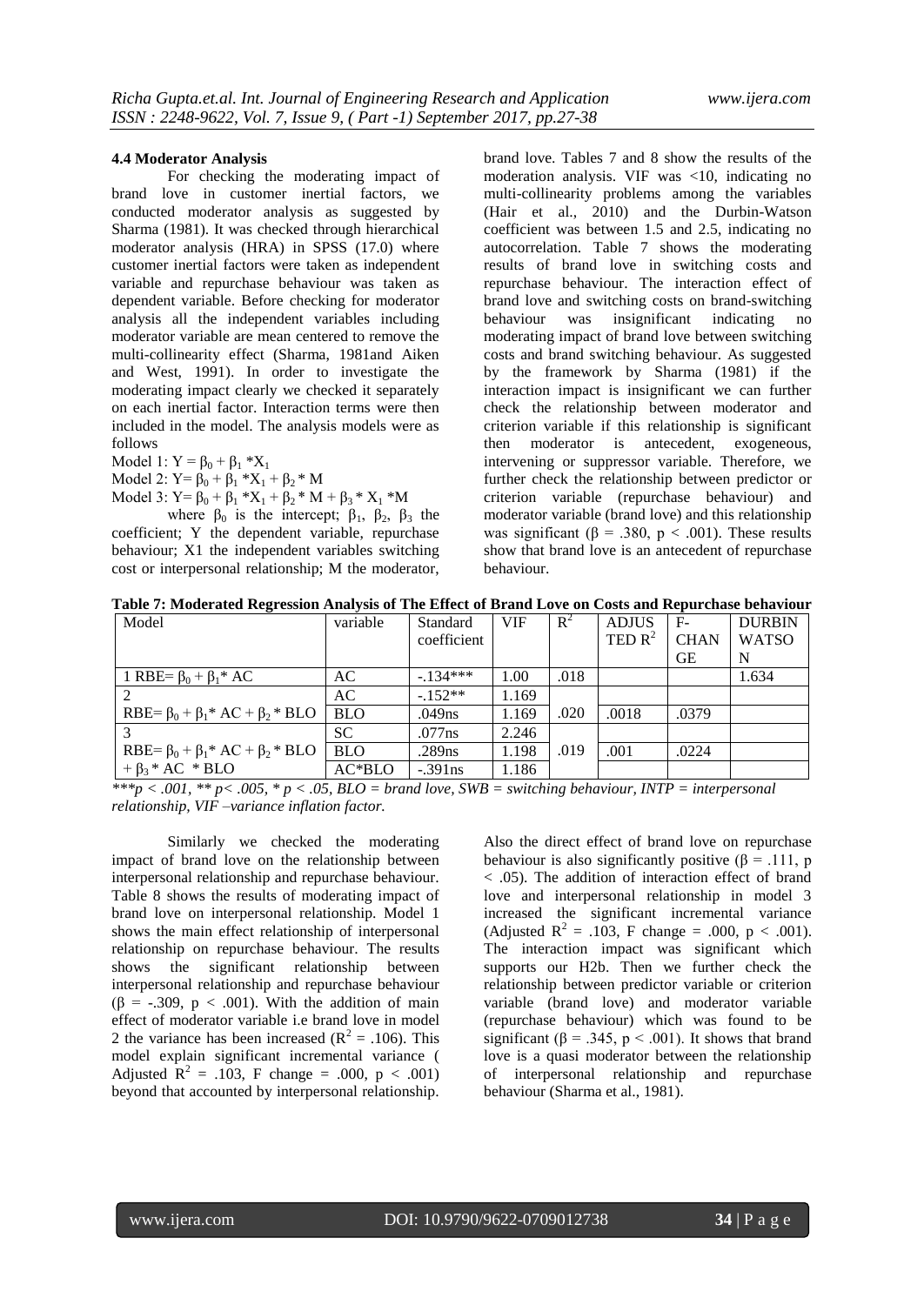| Model                                          | variable   | Standard    | <b>VIF</b> | $R^2$ | <b>ADJUSTE</b>  | $F-$          | <b>DURBIN</b> |
|------------------------------------------------|------------|-------------|------------|-------|-----------------|---------------|---------------|
|                                                |            | coefficient |            |       | DR <sup>2</sup> | <b>CHANGE</b> | <b>WATSON</b> |
| 1 RBE = $\beta_0$ + $\beta_1$ <sup>*</sup> RBS | <b>RBS</b> | $-.309***$  | 1.061      | .095  |                 |               | 1.670         |
|                                                | <b>RBS</b> | $-.347***$  | 1.264      |       |                 |               |               |
| RBE= $\beta_0 + \beta_1$ * RBS + $\beta_2$ *   | <b>BLO</b> | $-.111**$   | 1.869      | .106  | $103***$        | $.000***$     |               |
| <b>BLO</b>                                     |            |             |            |       |                 |               |               |
|                                                | <b>RBS</b> | $-.646*$    | 2.49       |       |                 |               |               |
| RBE= $\beta_0 + \beta_1$ * RBS + $\beta_2$ *   | <b>BLO</b> | $-945***$   | 2.224      | .125  | $121***$        | $.000***$     |               |
| $BLO + \beta_3 * RBS * BLO$                    | RBS*BLO    | $-.807***$  | 1.186      |       |                 |               |               |

**Table 8: Moderated Regression Analysis of The Effect of Brand Love on Relational Benefits and repurchase behaviour.**

*\*\*\*p < .001, \*\* p< .005, \* p < .05, BLO = brand love, RBE= repurchase behaviour, RBS – relational benefits , VIF- variance inflated factor.* 

In order to further check the nature of this relationship across high and low brand love we plot the values of dependent variables (brand repurchase behaviour) on Y- axis and independent variable (interpersonal relationship) on X- axis (Fig 2). We plot this relationship along high and low values of brand love (plus and minus one standard deviation from their mean (Aiken &West, 1991and Cohen & Cohen, 1983). Figure 2 shows that the relationship between relational benefits and repurchase behaviour is increasing at a higher rate along high level of brand love.





*RBS-relational benefits, RBE – repeat purchase behaviour, BLO-brand love, .00 – values of low brand love, 1.00- values of high brand love* 

# **V. DISCUSSIONS AND IMPLICATIONS**

Our results shows that both customer inertial factors such as switching costs and interpersonal relationship significantly influence repurchase behaviour of customers in FMCG brands. Although we find a thin line of research in FMCG regarding impact of switching costs and interpersonal relationship on repurchase behaviour. Previous literature do have shed lights in support of these linkages in other products mostly in services (Burnham et al., 2003; Patterson & Smith, 2003; Kim et al., 2006; Chebat et al., 2011; Nagengast et al., 2014 etc.). Thus, customers do not switch their brands in case they perceive the high costs associated. In contrast associated costs increase the

propensity to stay with the same brands which inturn increases customer retention rate. Additionally our results also indicate that while using the same brands for some periods a kind of interpersonal relationship with the certain brands establishes (cheng et al., 2011), which is the basis of human nature and habits (Colgate & Danehar, 2000) thus, inhibit customers switching behaviour and allows the current purchase behaviour to be repeated. Notably customer repurchase behaviour is influenced more by interpersonal relationship with the brand than associated costs but both significantly influence repurchase behaviour in FMCGS. Thus to increase retention rate and repurchase behaviour in FMCG, managers should try to create inertia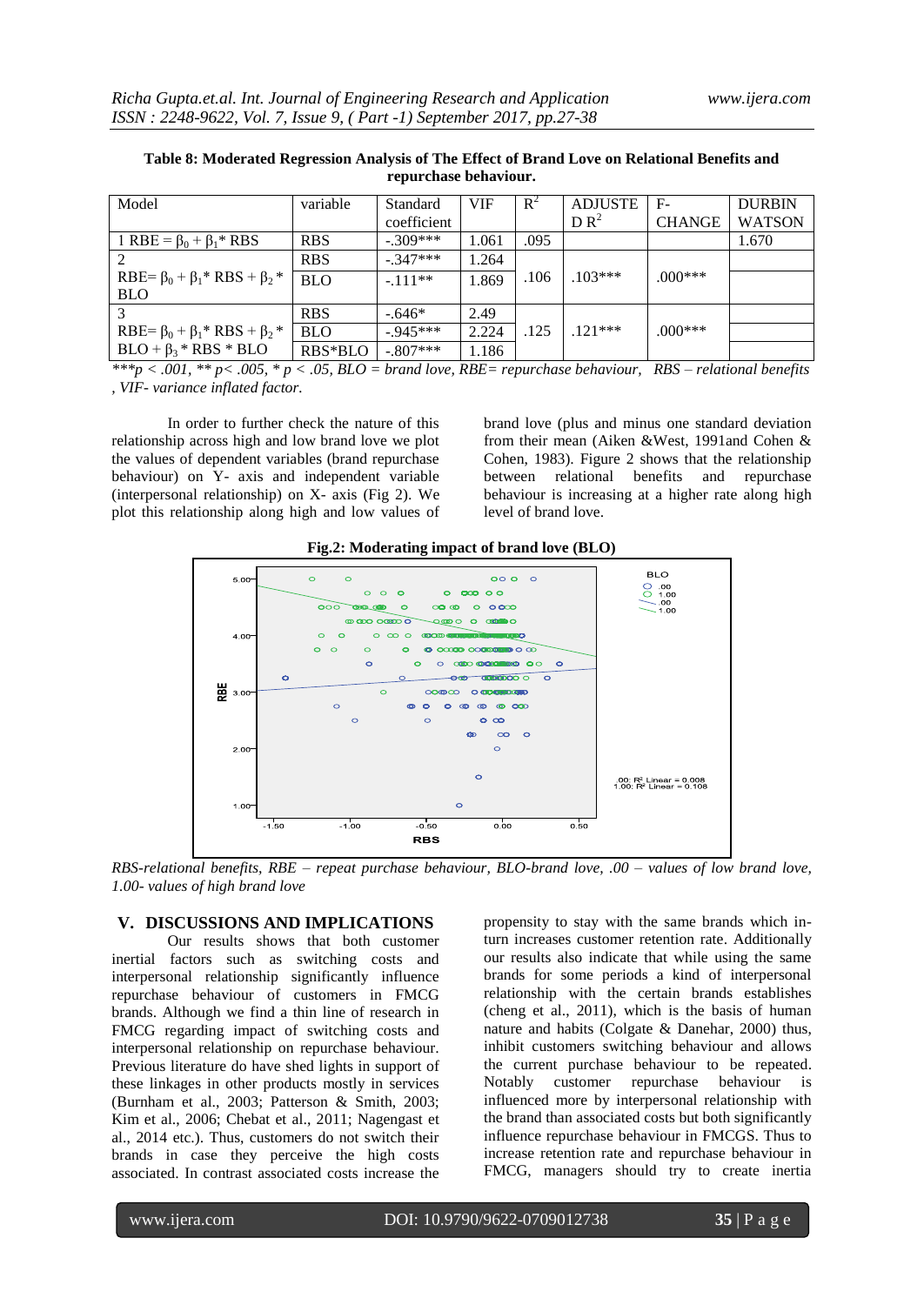through introducing less negative with some positive limitations like limited availability period offer, loyalty points, special benefits, privileges and offers for repeat purchase customers. As many empirical and conceptual studies have provided a strong view regarding the perception of the consumers regarding price of the brands where higher prices are always associated with higher quality which ultimately leads to customer loyalty. So, market managers should keep the price of the FMCG brands little higher but competitive so that customers think twice before choosing other brands for consumption. Regarding the insignificant moderating impact of brand love in associated costs and repurchase behaviour it is suggested that brand love is cognitive feelings of the consumers towards the brands which is generated through factors like satisfaction, quality, liking, experience etc. Hence, brand love is a positive concept but consumer repurchase behaviour is forced during the situations when going for another brand may result into certain expenditures and consumers have to repurchase the same brands even if there is no brand love. This may be the plausible reason for insignificant moderating impact of brand love in associated expenditure and repurchase behaviour.

Our results also indicate that brand relationship is also significant to retain the FMCG customers with the same brand. Therefore, it has been suggested that companies and market managers should provide special treatment to their loyal or repeat purchase consumers like bonus/loyalty coupons, discounts, associated services, recognition through social media channels, brand co-creation, free gifts and prizes etc both at retailer levels and from company side. Higher brand love also increases this positive relationship thus it is further suggested that to increase the love for the brands among the consumers, FMCG marketers should try to amplify the superiority worth of their brands through special attentions to packaging, colour, taste, demographic characteristics of the consumers etc. FMCG marketers should create a better corporate and social image of their brands through community service practices, eco-friendly products and massages, green marketing campaigns etc. Higher image will increase the quality perceptions and positive experiences among the consumers of FMCG brands which will further enhance their retention rate.

Previous research studies focused the loyalty and satisfaction as a strong disincentive to discontinue a relationship but the present research suggests another interpretation behaviour which is not entirely based on positive phenomenon, but rather on the presence of inconveniences and penalities to increase the positive feelings with the brands among the customers. It will help in generating peaceful and satisfaction feelings and strengthening the interpersonal relationship with the brand. Thus, with such a balance between expenditure menace and interpersonal brand relationship repurchase can be increased in a negative way with positive feelings.

# **VI. LIMITATIONS AND FUTURE RESEARCH**

The present study provide important insights in to the relationship between customer inertial factors and repurchase behaviour in FMCG brands. It has certain limitations too. Firstly, The study was limited to only three product categories i.e toothpaste, washing powder and mobile phone brands. But it does not study the category wise relationship. Thus to better understand the relationship it should be studied along each product category comparatively which can help to generalize the results in a broader way. Secondly, only two inertial factors have been studied in the present research. Researchers have highlighted other inertial factors such as the lack of perceived differentiation amongst alternative service providers, habit or passivity in continuing with the same product/service supplier, customer ambivalence and time constraints (Gray et al., 2015) which can have an important impact on repurchase behaviour and can improve the implications of the results. Unlike costs as negative inertial factors these positive inertial factors may have more important implications for marketers of FMCG brands. Further impact of other brand related factors like product quality, brand loyalty, brand love brand awareness etc may improve the results. Most importantly consumer characteristics like age, gender, income, culture and religion in urban and rural area may also improve the generalisability of the present research study.

# **REFERENCES**

- [1]. Aaker, D. A. (1996). Measuring brand equity across products and markets. *California Management Review, 38*(3), 102-120.
- [2]. Ackerberg, D. A. (2003). Advertising, learning and consumer choice in experience good markets: An empirical examination. *International Economic Review, 44*(3), 1007- 1040.
- [3]. Ahuvia, A. C. (1993). *I Love It! Towards an unifying theory of love across divers love objects*, Ph.D Dissertation, Northwestern University.
- [4]. Aiken, L. S. and West, S.G. (1991). Multiple Regression:Testing And Interpreting Interactions,1st ed., Sage Press, London.
- [5]. Albert, N., Merunka, D., Vallette-Florence, P. (2009). The Feeling of Love Toward A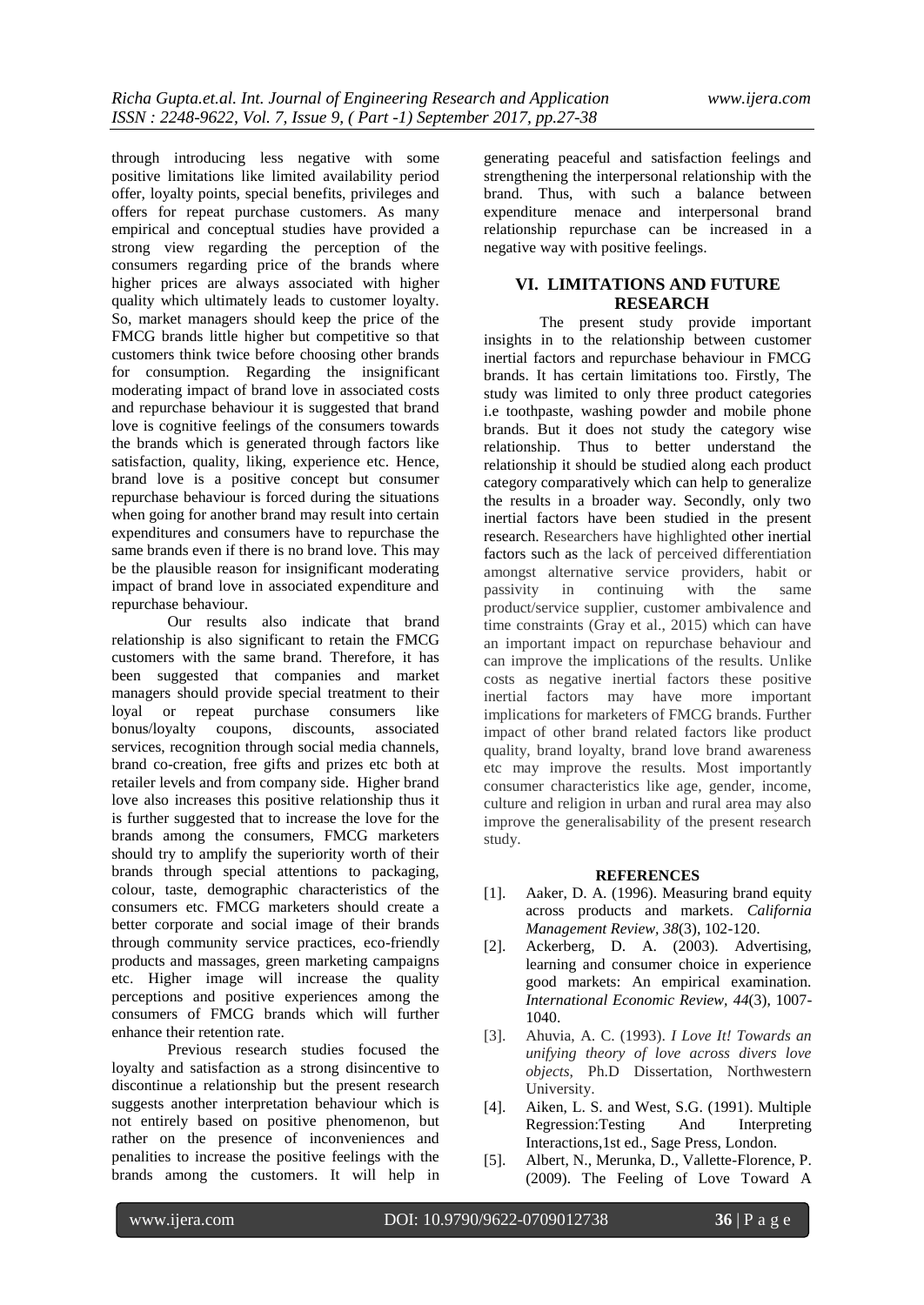Brand: Concept And Measurement in NA-Advances in Consumer Research, 36, Ann L. McGill and Sharon Shavitt, Duluth, MN: Association for Consumer Research, 300- 307.

- [6]. Bergkvist, L., & Bech Larsen, T. (2010). Two studies of consequences and actionable antecedents of brand love. Brand Management, 17(7), 504-518.
- [7]. Burmann, C., Schaefer, K., &, Maloney, P. (2008). Industry image: Its impact on the brand image of potential employees. *Journal of Brand Management, 16*(3), 159–176.
- [8]. Burnham, T. A., Frels, J. K., &, Mahajan, V. (2003). Customer switching costs: A typology, antecedents and consequences. *Journal of the Academy of Marketing Science, 31*(2), 109–126.
- [9]. Caroll, A. B., & Ahuvia, C. A. (2006). Some antecedent and outcome of brand love. *Marketing Letters. 17* (2), 79-89.
- [10]. Chakrabortty, R. K., Hossain, M. M., Azad, M. F. H., &, Islam, M. J. (2013). Analysing the effects of sales promotion and advertising on consumer's purchase behaviour. *World Journal of Social Sciences, 3*(4), 183 – 194.
- [11]. Chebat, J-C., Davidow, M., &, Borges, A. (2011). More on the role of switching costs in service markets: A research note. *Journal of Business Research, 64*(8), 823-829.
- [12]. Cheng, C. Chan., Chiu, S-I., Hu, H.-Y., & Chang, Ya-Y. (2010). A study on exploring the relationship between customer satisfaction and loyalty in the fast food industry: With relationship inertia as a mediator. *African Journal of Business Management, 5*(13), 5118-5126,
- [13]. choice in alliance. *Academy of Management Journal, 38*(1), 85-112.
- [14]. Deighton, J., Henderson, C. M., &, Neslin, S. A. (1994). The effects of advertising on brand switching and repeat purchasing. *Journal of Marketing Research, 31*(1), 28-43.
- [15]. Goode, M. M. H., &, Harris, L. C. (2007). Online behavioural intentions: An empirical investigation of antecedents and moderators. *European Journal of Marketing, 41*(5/6), 512-536.
- [16]. Gray, D., D'Alessandro, S., & Carter, L. (2016). The Influence of Inertia on Brand Switching Behaviour. In Looking Forward, Looking Back: Drawing on the Past to Shape the Future of Marketing (pp. 779-787). *Springer International Publishing.* Melbourne, Australia.
- [17]. Gulati, R. (1995). Does familiarity breed trust? The implications of repeated ties for contractual influence of service consumers'

need for variety. *Journal of Consumer Behavior, 5(2),* 367-379.

- [18]. Hair, J.F., W.C. Black, B.J. Babin, R.E. Anderson, and R.L. Tatham (2010). Multivariate Data Analysis, 10th edn, Pearson-Prentice-Hall, New Jersey.
- [19]. Hung, K. P., Huiling Chen, A., Peng, N., Hackley, C., Amy Tiwsakul, R., & Chou, C. L. (2011). Antecedents of luxury brand purchase intention. *Journal of Product & Brand Management*, *20*(6), 457-467.
- [20]. Islam, U. J. & Rahman, Z. (2016). Examining the effect of brand love and brand image on customer engagement: An empirical study of fashion apparel brands. *Journal of Global Fashion Marketing, 7*(1), 45-59.
- [21]. Jones, M. A., Mothersbaugh, D. L.,  $\&$ , Beatty, S. E. (2000). Switching barriers and repurchase intentions in services. *Journal of Retailing, 76*(2), 259–274.
- [22]. Karjaluto, H., Munnukka, J., & Kiuru, K. (2016). Brand love and positive word of mouth: the moderating effect of experience and price. *Journal of product and brand management, 25*(6), doi:10.1108/JPBM-03- 2015-0834.
- [23]. Keller, K. L. (1998). Conceptualizing, measuring and managing customer-based brand equity. *Journal of Marketing, 57*(1), 1-  $22.2$
- [24]. Kim, J. H., &, Hyun, Y. J. (2011). A model to investigate the influence of marketing-mix efforts and corporate image on brand equity in the IT software sector. *Industrial Marketing Management, 40*(6), 424–438.
- [25]. Kotler, P., Keller, L. K., Koshy, A., &, Jha, M. (2014). *Marketing Management: A South Asian Perspective* (12thed.). New Delhi: Pearson Prentice Hall.
- [26]. Lu, T., Tu, R., &, Jen W. (2011). The role of service value and switching barriers in an integrated model of behavioural intentions. *Total Quality Management & Business Excellence*, 1071-1089, http://dx.doi.org/10.1080/14783363.2011.614 867.
- [27]. Murtiasih, S., Sucherly, &, Siringoringo, H. (2013). How word of mouth influence brand equity for automotive products in Indonesia. *Procedia - Social and Behavioural Sciences,*   $81(6)$ ,  $40 - 44$ .
- [28]. Nagar, K. (2009). Evaluating the effect of consumer sales promotions on brand loyal and brand switching segments. *The Journal of Business Perspective, 13*(4), 35-48.
- [29]. Nagar, K. (2009). Evaluating the effect of consumer sales promotions on brand loyal